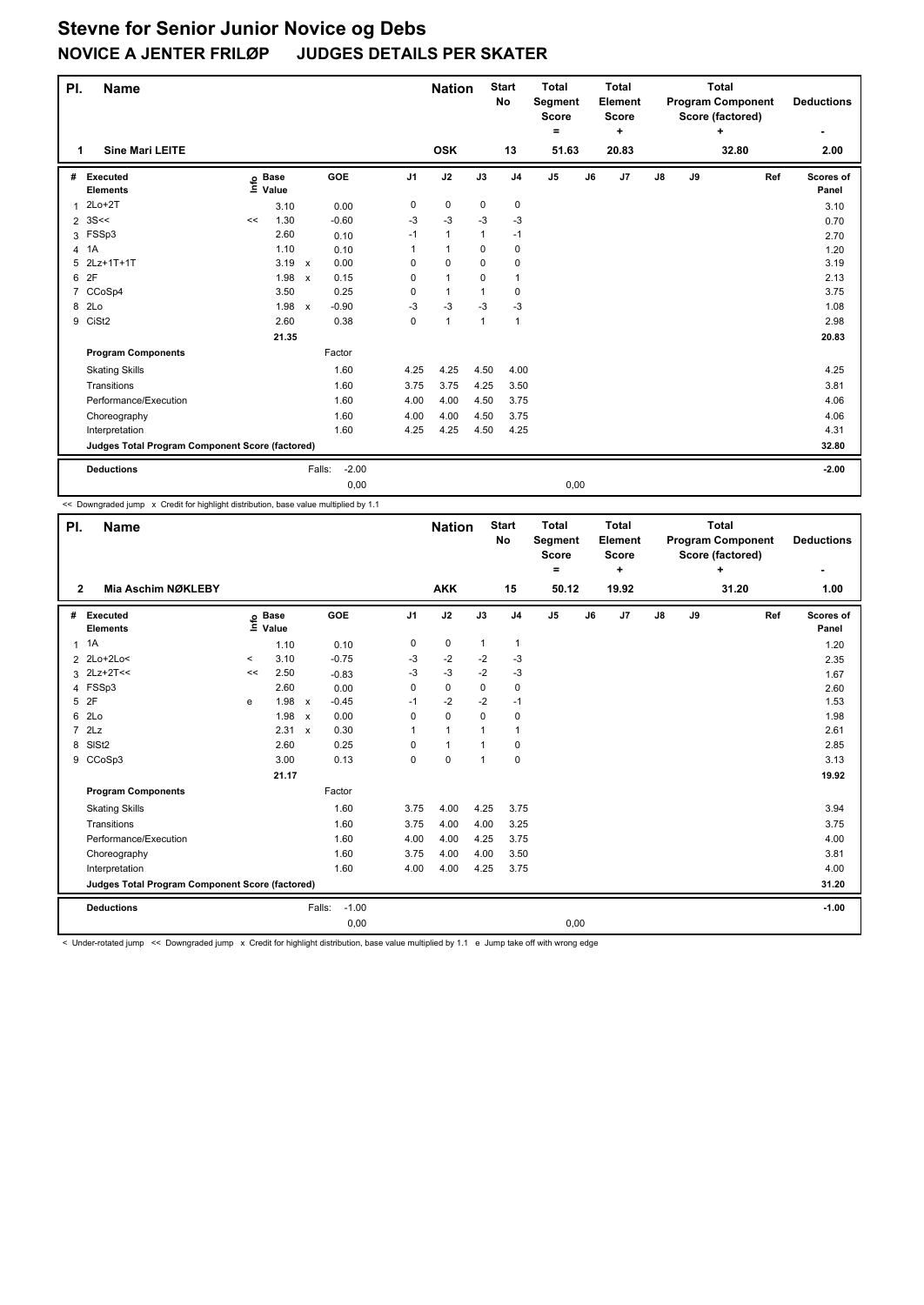| PI.            | <b>Name</b>                                     |                                                   |                         |                | <b>Nation</b> |             | <b>Start</b><br>No | <b>Total</b><br>Segment<br><b>Score</b><br>۰ |    | <b>Total</b><br>Element<br>Score<br>٠ |               |    | <b>Total</b><br><b>Program Component</b><br>Score (factored)<br>٠ |     | <b>Deductions</b><br>٠ |
|----------------|-------------------------------------------------|---------------------------------------------------|-------------------------|----------------|---------------|-------------|--------------------|----------------------------------------------|----|---------------------------------------|---------------|----|-------------------------------------------------------------------|-----|------------------------|
| 3              | <b>Thea HOLMSEN</b>                             |                                                   |                         |                | <b>TT</b>     |             | 18                 | 43.89                                        |    | 19.38                                 |               |    | 24.51                                                             |     | 0.00                   |
| #              | Executed<br><b>Elements</b>                     | <b>Base</b><br>$\mathsf{Int}^\mathsf{o}$<br>Value | <b>GOE</b>              | J <sub>1</sub> | J2            | J3          | J <sub>4</sub>     | J <sub>5</sub>                               | J6 | J7                                    | $\mathsf{J}8$ | J9 |                                                                   | Ref | Scores of<br>Panel     |
| 1              | $2Lo+2Lo<$                                      | $\,<\,$<br>3.10                                   | $-0.53$                 | $-2$           | $-1$          | $-2$        | $-2$               |                                              |    |                                       |               |    |                                                                   |     | 2.57                   |
| $\overline{2}$ | 2S                                              | 1.30                                              | 0.05                    | 0              | $\mathbf 0$   | $\mathbf 0$ | 1                  |                                              |    |                                       |               |    |                                                                   |     | 1.35                   |
| 3              | FSSp3                                           | 2.60                                              | 0.25                    | $\mathbf 0$    | $\mathbf{1}$  | 1           | $\mathbf 0$        |                                              |    |                                       |               |    |                                                                   |     | 2.85                   |
| 4              | $2F+1T+T$                                       | 2.42                                              | $\mathsf{x}$<br>$-0.08$ | 0              | 0             | 0           | $-1$               |                                              |    |                                       |               |    |                                                                   |     | 2.34                   |
| 5              | 1A                                              | 1.21                                              | 0.00<br>$\mathsf{x}$    | $\Omega$       | $\mathbf 0$   | 0           | 0                  |                                              |    |                                       |               |    |                                                                   |     | 1.21                   |
| 6              | SISt1                                           | 1.80                                              | 0.00                    | 0              | 0             | 0           | $\mathbf 0$        |                                              |    |                                       |               |    |                                                                   |     | 1.80                   |
| $\overline{7}$ | 2Lz                                             | 2.31                                              | 0.23<br>$\mathsf{x}$    | 0              | $\mathbf{1}$  | 1           | $\mathbf{1}$       |                                              |    |                                       |               |    |                                                                   |     | 2.54                   |
|                | 8 CCoSp3                                        | 3.00                                              | $-0.08$                 | $\Omega$       | 0             | 0           | $-1$               |                                              |    |                                       |               |    |                                                                   |     | 2.92                   |
|                | 9 2Lo                                           | 1.80                                              | 0.00                    | 0              | $\mathbf 0$   | $\mathbf 0$ | $\mathbf 0$        |                                              |    |                                       |               |    |                                                                   |     | 1.80                   |
|                |                                                 | 19.54                                             |                         |                |               |             |                    |                                              |    |                                       |               |    |                                                                   |     | 19.38                  |
|                | <b>Program Components</b>                       |                                                   | Factor                  |                |               |             |                    |                                              |    |                                       |               |    |                                                                   |     |                        |
|                | <b>Skating Skills</b>                           |                                                   | 1.60                    | 2.75           | 3.75          | 3.50        | 3.00               |                                              |    |                                       |               |    |                                                                   |     | 3.25                   |
|                | Transitions                                     |                                                   | 1.60                    | 2.75           | 2.75          | 3.00        | 3.25               |                                              |    |                                       |               |    |                                                                   |     | 2.94                   |
|                | Performance/Execution                           |                                                   | 1.60                    | 2.75           | 3.75          | 3.25        | 2.75               |                                              |    |                                       |               |    |                                                                   |     | 3.13                   |
|                | Choreography                                    |                                                   | 1.60                    | 2.50           | 3.50          | 3.00        | 3.00               |                                              |    |                                       |               |    |                                                                   |     | 3.00                   |
|                | Interpretation                                  |                                                   | 1.60                    | 2.75           | 2.75          | 3.25        | 3.25               |                                              |    |                                       |               |    |                                                                   |     | 3.00                   |
|                | Judges Total Program Component Score (factored) |                                                   |                         |                |               |             |                    |                                              |    |                                       |               |    |                                                                   |     | 24.51                  |
|                | <b>Deductions</b>                               |                                                   |                         |                |               |             |                    |                                              |    |                                       |               |    |                                                                   |     | 0.00                   |
|                |                                                 |                                                   |                         | 0,00           |               |             |                    | 0,00                                         |    |                                       |               |    |                                                                   |     |                        |

< Under-rotated jump x Credit for highlight distribution, base value multiplied by 1.1

| PI.            | <b>Name</b>                                     |   |                                  |              |                   |                | <b>Nation</b>  |             | <b>Start</b><br><b>No</b> | <b>Total</b><br>Segment<br><b>Score</b><br>۰ |    | <b>Total</b><br>Element<br><b>Score</b><br>÷ |    |    | <b>Total</b><br><b>Program Component</b><br>Score (factored)<br>÷ |     | <b>Deductions</b>  |
|----------------|-------------------------------------------------|---|----------------------------------|--------------|-------------------|----------------|----------------|-------------|---------------------------|----------------------------------------------|----|----------------------------------------------|----|----|-------------------------------------------------------------------|-----|--------------------|
| 4              | <b>Jade Celine HUI</b>                          |   |                                  |              |                   |                | <b>BKK</b>     |             | 16                        | 42.49                                        |    | 16.78                                        |    |    | 27.71                                                             |     | 2.00               |
| #              | Executed<br><b>Elements</b>                     |   | <b>Base</b><br>e Base<br>E Value |              | GOE               | J <sub>1</sub> | J2             | J3          | J <sub>4</sub>            | J <sub>5</sub>                               | J6 | J7                                           | J8 | J9 |                                                                   | Ref | Scores of<br>Panel |
| 1              | 1A                                              |   | 1.10                             |              | $-0.05$           | $-1$           | 0              | 0           | 0                         |                                              |    |                                              |    |    |                                                                   |     | 1.05               |
|                | 2 2F+1T                                         | e | 2.20                             |              | $-0.60$           | $-2$           | $-2$           | $-2$        | $-2$                      |                                              |    |                                              |    |    |                                                                   |     | 1.60               |
|                | $3$ $2Lz$                                       |   | 2.10                             |              | 0.08              | 0              | $\mathbf 0$    | 1           | $\mathbf 0$               |                                              |    |                                              |    |    |                                                                   |     | 2.18               |
|                | 4 FSSp2                                         |   | 2.30                             |              | $-0.90$           | $-3$           | $-3$           | $-3$        | $-3$                      |                                              |    |                                              |    |    |                                                                   |     | 1.40               |
|                | 5 SISt2                                         |   | 2.60                             |              | $-0.08$           | 0              | $\mathbf 0$    | $\mathbf 0$ | $-1$                      |                                              |    |                                              |    |    |                                                                   |     | 2.52               |
|                | 6 2Lo+2T                                        |   | 3.41                             | $\mathsf{x}$ | $-0.53$           | $-2$           | $\mathbf 0$    | $-2$        | $-3$                      |                                              |    |                                              |    |    |                                                                   |     | 2.88               |
| $\overline{7}$ | 2Lo                                             |   | 1.98                             | $\mathsf{x}$ | $-0.08$           | 0              | $\mathbf 0$    | 0           | $-1$                      |                                              |    |                                              |    |    |                                                                   |     | 1.90               |
|                | 8 CCoSp3                                        |   | 3.00                             |              | 0.25              | 0              | $\overline{1}$ | $\mathbf 0$ | $\overline{1}$            |                                              |    |                                              |    |    |                                                                   |     | 3.25               |
|                |                                                 |   | 18.69                            |              |                   |                |                |             |                           |                                              |    |                                              |    |    |                                                                   |     | 16.78              |
|                | <b>Program Components</b>                       |   |                                  |              | Factor            |                |                |             |                           |                                              |    |                                              |    |    |                                                                   |     |                    |
|                | <b>Skating Skills</b>                           |   |                                  |              | 1.60              | 3.50           | 4.00           | 3.50        | 3.75                      |                                              |    |                                              |    |    |                                                                   |     | 3.69               |
|                | Transitions                                     |   |                                  |              | 1.60              | 3.75           | 3.75           | 3.50        | 3.25                      |                                              |    |                                              |    |    |                                                                   |     | 3.56               |
|                | Performance/Execution                           |   |                                  |              | 1.60              | 3.00           | 3.50           | 3.25        | 3.00                      |                                              |    |                                              |    |    |                                                                   |     | 3.19               |
|                | Choreography                                    |   |                                  |              | 1.60              | 4.00           | 4.00           | 3.25        | 3.25                      |                                              |    |                                              |    |    |                                                                   |     | 3.63               |
|                | Interpretation                                  |   |                                  |              | 1.60              | 3.75           | 3.50           | 2.75        | 3.00                      |                                              |    |                                              |    |    |                                                                   |     | 3.25               |
|                | Judges Total Program Component Score (factored) |   |                                  |              |                   |                |                |             |                           |                                              |    |                                              |    |    |                                                                   |     | 27.71              |
|                | <b>Deductions</b>                               |   |                                  |              | $-2.00$<br>Falls: |                |                |             |                           |                                              |    |                                              |    |    |                                                                   |     | $-2.00$            |
|                |                                                 |   |                                  |              | 0,00              |                |                |             |                           | 0,00                                         |    |                                              |    |    |                                                                   |     |                    |

x Credit for highlight distribution, base value multiplied by 1.1 e Jump take off with wrong edge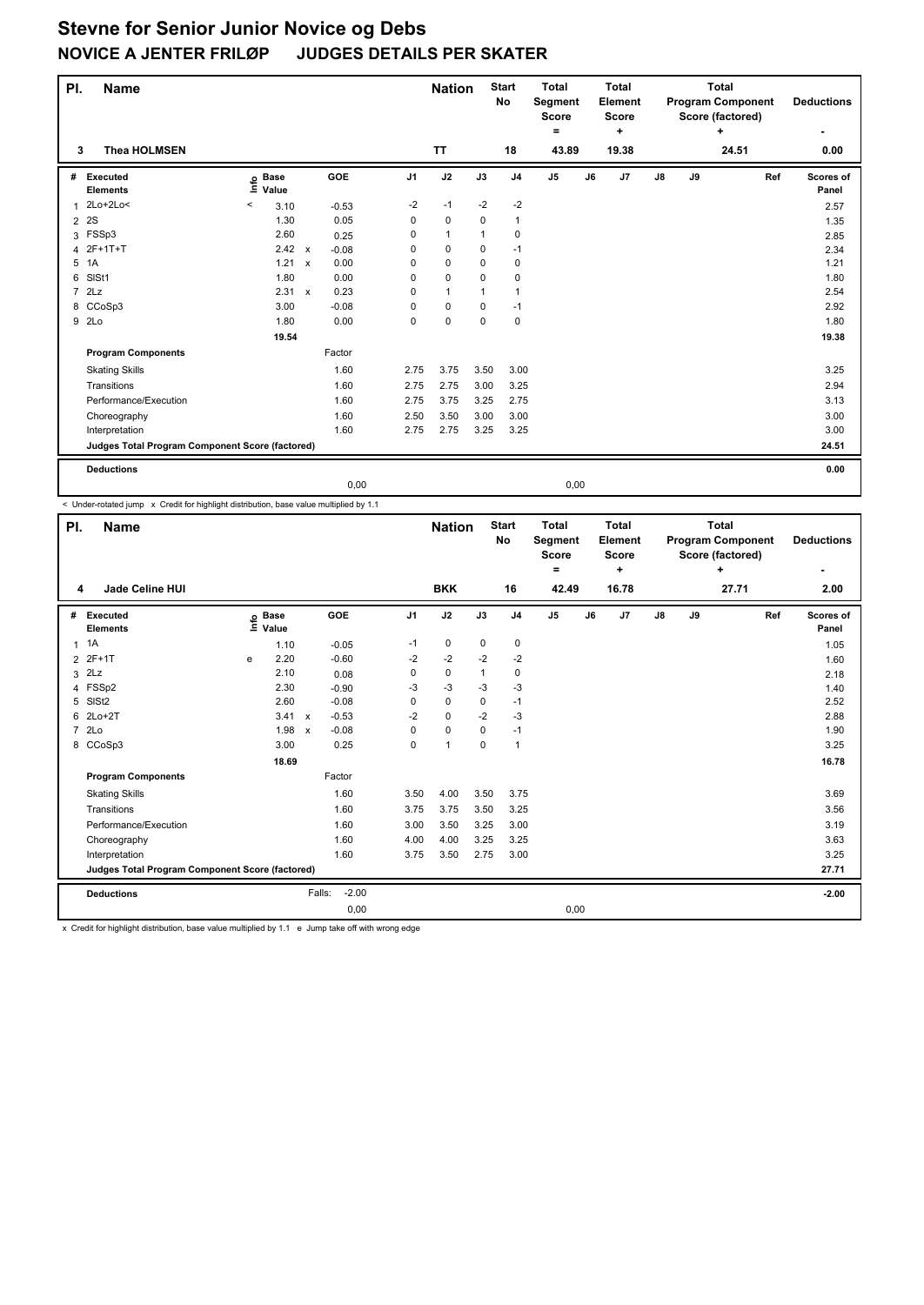| PI. | <b>Name</b>                                     |                              |              |         |                | <b>Nation</b> |              | <b>Start</b><br><b>No</b> | <b>Total</b><br>Segment<br><b>Score</b><br>۰ |    | <b>Total</b><br>Element<br><b>Score</b><br>÷ |               |    | <b>Total</b><br><b>Program Component</b><br>Score (factored)<br>÷ |     | <b>Deductions</b>  |
|-----|-------------------------------------------------|------------------------------|--------------|---------|----------------|---------------|--------------|---------------------------|----------------------------------------------|----|----------------------------------------------|---------------|----|-------------------------------------------------------------------|-----|--------------------|
| 5   | Hanna Kai Barstad GOLDBERG                      |                              |              |         |                | <b>BKK</b>    |              | $\overline{7}$            | 41.63                                        |    | 20.42                                        |               |    | 22.21                                                             |     | 1.00               |
| #   | Executed<br><b>Elements</b>                     | <b>Base</b><br>Life<br>Value |              | GOE     | J <sub>1</sub> | J2            | J3           | J <sub>4</sub>            | J <sub>5</sub>                               | J6 | J7                                           | $\mathsf{J}8$ | J9 |                                                                   | Ref | Scores of<br>Panel |
| 1   | 2F                                              | e<br>1.80                    |              | $-0.30$ | $-1$           | $-1$          | $-1$         | $-1$                      |                                              |    |                                              |               |    |                                                                   |     | 1.50               |
| 2   | 2Lz+2Lo                                         | 3.90                         |              | $-0.23$ | $-1$           | $-1$          | $-1$         | 0                         |                                              |    |                                              |               |    |                                                                   |     | 3.67               |
|     | 3 2S+2Lo                                        | 3.10                         |              | $-0.90$ | $-3$           | $-3$          | $-3$         | $-3$                      |                                              |    |                                              |               |    |                                                                   |     | 2.20               |
|     | 4 FCSp1                                         | 1.90                         |              | $-0.45$ | $-1$           | $-1$          | $-2$         | $-2$                      |                                              |    |                                              |               |    |                                                                   |     | 1.45               |
| 5   | 2 <sub>LO</sub>                                 | 1.98                         | $\mathsf{x}$ | $-0.08$ | 0              | 0             | $-1$         | 0                         |                                              |    |                                              |               |    |                                                                   |     | 1.90               |
| 6   | SISt <sub>2</sub>                               | 2.60                         |              | 0.25    | 0              | $\mathbf{1}$  | $\mathbf{1}$ | 0                         |                                              |    |                                              |               |    |                                                                   |     | 2.85               |
|     | 7 1A                                            | 1.21                         | $\mathbf{x}$ | 0.05    | 0              | $\Omega$      | $\Omega$     | $\mathbf{1}$              |                                              |    |                                              |               |    |                                                                   |     | 1.26               |
| 8   | 2Lz                                             | 2.31                         | $\mathsf{x}$ | 0.15    | 0              | $\mathbf 0$   | $\mathbf 1$  | $\mathbf{1}$              |                                              |    |                                              |               |    |                                                                   |     | 2.46               |
|     | 9 CCoSp3                                        | 3.00                         |              | 0.13    | 0              | 0             | $\mathbf 0$  | $\overline{1}$            |                                              |    |                                              |               |    |                                                                   |     | 3.13               |
|     |                                                 | 21.80                        |              |         |                |               |              |                           |                                              |    |                                              |               |    |                                                                   |     | 20.42              |
|     | <b>Program Components</b>                       |                              |              | Factor  |                |               |              |                           |                                              |    |                                              |               |    |                                                                   |     |                    |
|     | <b>Skating Skills</b>                           |                              |              | 1.60    | 2.75           | 3.50          | 3.25         | 3.25                      |                                              |    |                                              |               |    |                                                                   |     | 3.19               |
|     | Transitions                                     |                              |              | 1.60    | 2.25           | 2.75          | 2.75         | 2.50                      |                                              |    |                                              |               |    |                                                                   |     | 2.56               |
|     | Performance/Execution                           |                              |              | 1.60    | 2.50           | 3.00          | 3.00         | 2.50                      |                                              |    |                                              |               |    |                                                                   |     | 2.75               |
|     | Choreography                                    |                              |              | 1.60    | 2.50           | 2.75          | 2.75         | 3.00                      |                                              |    |                                              |               |    |                                                                   |     | 2.75               |
|     | Interpretation                                  |                              |              | 1.60    | 2.50           | 2.75          | 2.75         | 2.50                      |                                              |    |                                              |               |    |                                                                   |     | 2.63               |
|     | Judges Total Program Component Score (factored) |                              |              |         |                |               |              |                           |                                              |    |                                              |               |    |                                                                   |     | 22.21              |
|     | <b>Deductions</b>                               |                              | Falls:       | $-1.00$ |                |               |              |                           |                                              |    |                                              |               |    |                                                                   |     | $-1.00$            |
|     |                                                 |                              |              | 0,00    |                |               |              |                           | 0,00                                         |    |                                              |               |    |                                                                   |     |                    |

x Credit for highlight distribution, base value multiplied by 1.1 e Jump take off with wrong edge

| PI.            | <b>Name</b>                                     |      |                      |              |         |                | <b>Nation</b>  |             | <b>Start</b><br>No | <b>Total</b><br>Segment<br><b>Score</b><br>۰ |    | <b>Total</b><br>Element<br><b>Score</b><br>÷ |               |    | <b>Total</b><br><b>Program Component</b><br>Score (factored)<br>÷ |     | <b>Deductions</b>  |
|----------------|-------------------------------------------------|------|----------------------|--------------|---------|----------------|----------------|-------------|--------------------|----------------------------------------------|----|----------------------------------------------|---------------|----|-------------------------------------------------------------------|-----|--------------------|
| 6              | <b>Lise Fantoft BERG</b>                        |      |                      |              |         |                | <b>BKK</b>     |             | 17                 | 40.91                                        |    | 18.49                                        |               |    | 22.42                                                             |     | 0.00               |
| #              | Executed<br><b>Elements</b>                     | lnfo | <b>Base</b><br>Value |              | GOE     | J <sub>1</sub> | J2             | J3          | J <sub>4</sub>     | J <sub>5</sub>                               | J6 | J7                                           | $\mathsf{J}8$ | J9 |                                                                   | Ref | Scores of<br>Panel |
| 1              | $2S+2T+2T$                                      |      | 3.90                 |              | $-0.05$ | $-1$           | $\mathbf 0$    | $\mathbf 0$ | $\mathbf 0$        |                                              |    |                                              |               |    |                                                                   |     | 3.85               |
| $\overline{2}$ | 1A                                              |      | 1.10                 |              | 0.00    | 0              | 0              | 0           | 0                  |                                              |    |                                              |               |    |                                                                   |     | 1.10               |
| 3              | 2F<<                                            | <<   | 0.50                 |              | $-0.25$ | -3             | $-2$           | $-3$        | $-2$               |                                              |    |                                              |               |    |                                                                   |     | 0.25               |
| 4              | $2Lo+1T$                                        |      | 2.20                 |              | 0.00    | 0              | 0              | 0           | 0                  |                                              |    |                                              |               |    |                                                                   |     | 2.20               |
| 5              | 2S                                              |      | 1.43                 | $\mathsf{x}$ | 0.00    | 0              | $\mathbf 0$    | 0           | $\mathbf 0$        |                                              |    |                                              |               |    |                                                                   |     | 1.43               |
|                | 6 CCoSp4                                        |      | 3.50                 |              | 0.63    | 1              | $\overline{2}$ | $\Omega$    | $\overline{2}$     |                                              |    |                                              |               |    |                                                                   |     | 4.13               |
| $\overline{7}$ | SISt1                                           |      | 1.80                 |              | 0.13    | 0              | $\overline{1}$ | $\Omega$    | $\mathbf 0$        |                                              |    |                                              |               |    |                                                                   |     | 1.93               |
| 8              | 2Lo                                             |      | 1.98                 | $\mathsf{x}$ | $-0.08$ | $-1$           | $\mathbf 0$    | $\mathbf 0$ | $\mathbf 0$        |                                              |    |                                              |               |    |                                                                   |     | 1.90               |
|                | 9 FSSp1                                         |      | 2.00                 |              | $-0.30$ | $-1$           | $-1$           | $-1$        | $-1$               |                                              |    |                                              |               |    |                                                                   |     | 1.70               |
|                |                                                 |      | 18.41                |              |         |                |                |             |                    |                                              |    |                                              |               |    |                                                                   |     | 18.49              |
|                | <b>Program Components</b>                       |      |                      |              | Factor  |                |                |             |                    |                                              |    |                                              |               |    |                                                                   |     |                    |
|                | <b>Skating Skills</b>                           |      |                      |              | 1.60    | 3.00           | 3.25           | 3.50        | 2.75               |                                              |    |                                              |               |    |                                                                   |     | 3.13               |
|                | Transitions                                     |      |                      |              | 1.60    | 2.75           | 2.75           | 3.00        | 2.50               |                                              |    |                                              |               |    |                                                                   |     | 2.75               |
|                | Performance/Execution                           |      |                      |              | 1.60    | 2.75           | 3.00           | 3.00        | 2.50               |                                              |    |                                              |               |    |                                                                   |     | 2.81               |
|                | Choreography                                    |      |                      |              | 1.60    | 2.75           | 3.25           | 2.75        | 1.75               |                                              |    |                                              |               |    |                                                                   |     | 2.63               |
|                | Interpretation                                  |      |                      |              | 1.60    | 2.50           | 3.00           | 3.00        | 2.25               |                                              |    |                                              |               |    |                                                                   |     | 2.69               |
|                | Judges Total Program Component Score (factored) |      |                      |              |         |                |                |             |                    |                                              |    |                                              |               |    |                                                                   |     | 22.42              |
|                | <b>Deductions</b>                               |      |                      |              |         |                |                |             |                    |                                              |    |                                              |               |    |                                                                   |     | 0.00               |
|                |                                                 |      |                      |              | 0,00    |                |                |             |                    | 0,00                                         |    |                                              |               |    |                                                                   |     |                    |

<< Downgraded jump x Credit for highlight distribution, base value multiplied by 1.1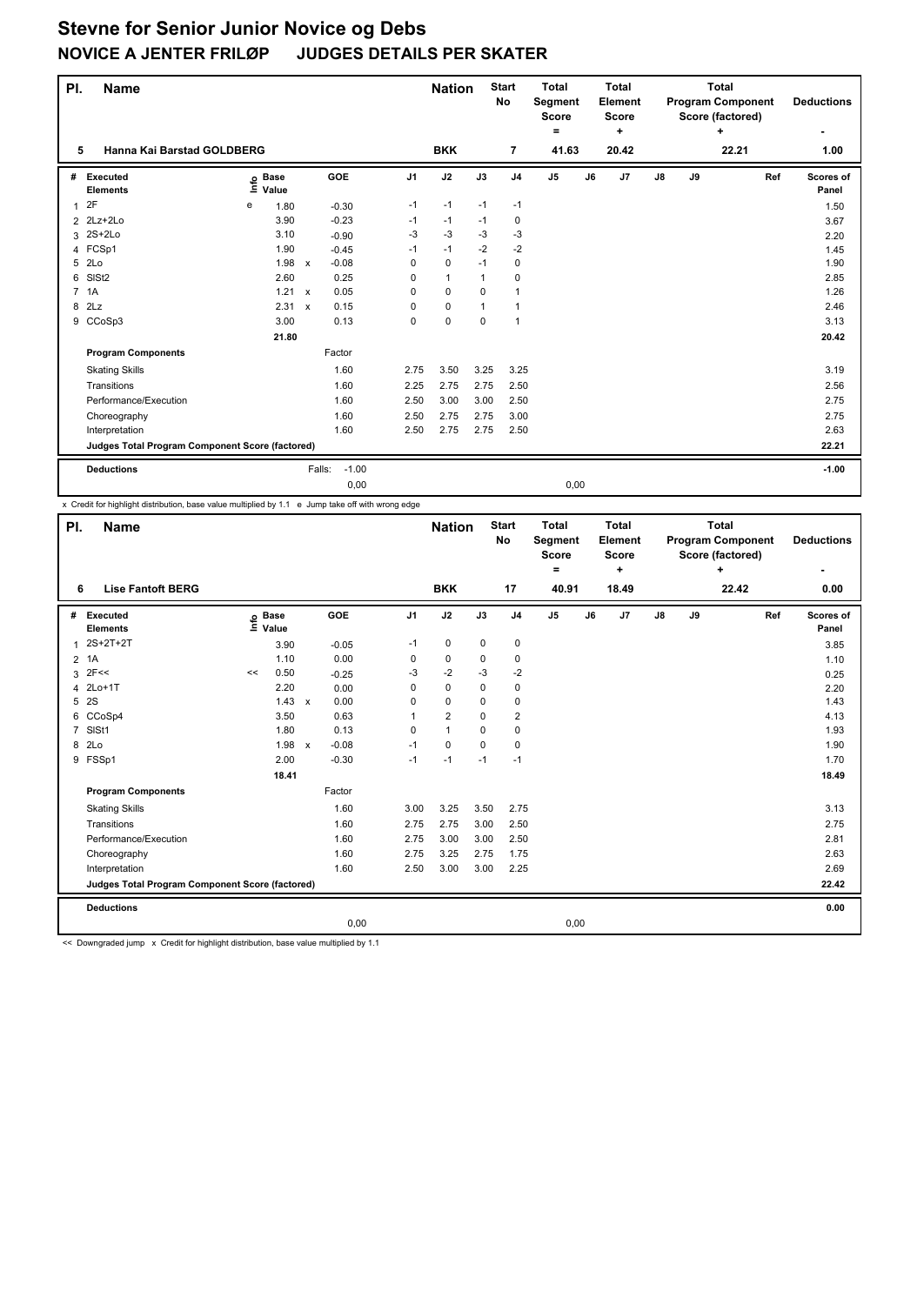| PI.            | <b>Name</b>                                     |         |                   |                                      |          | <b>Nation</b> |              | <b>Start</b><br><b>No</b> | <b>Total</b><br>Segment<br><b>Score</b><br>$=$ |    | <b>Total</b><br><b>Element</b><br><b>Score</b><br>٠ |               |    | <b>Total</b><br><b>Program Component</b><br>Score (factored)<br>÷ |     | <b>Deductions</b><br>۰ |
|----------------|-------------------------------------------------|---------|-------------------|--------------------------------------|----------|---------------|--------------|---------------------------|------------------------------------------------|----|-----------------------------------------------------|---------------|----|-------------------------------------------------------------------|-----|------------------------|
| 7              | <b>Sunniva HANSEN</b>                           |         |                   |                                      |          | <b>OSK</b>    |              | 8                         | 39.31                                          |    | 15.01                                               |               |    | 25.30                                                             |     | 1.00                   |
| #              | Executed<br><b>Elements</b>                     |         | e Base<br>⊑ Value | GOE                                  | J1       | J2            | J3           | J <sub>4</sub>            | J <sub>5</sub>                                 | J6 | J7                                                  | $\mathsf{J}8$ | J9 |                                                                   | Ref | Scores of<br>Panel     |
| 1              | 1A                                              |         | 1.10              | 0.05                                 | 0        | 0             | $\mathbf 0$  | 1                         |                                                |    |                                                     |               |    |                                                                   |     | 1.15                   |
| $\overline{2}$ | 2S+1Lo+2Lo<<                                    | <<      | 2.30              | $-0.50$                              | $-2$     | $-3$          | $-3$         | $-2$                      |                                                |    |                                                     |               |    |                                                                   |     | 1.80                   |
| 3              | 2Lo<                                            | $\prec$ | 1.30              | $-0.90$                              | $-3$     | -3            | $-3$         | $-3$                      |                                                |    |                                                     |               |    |                                                                   |     | 0.40                   |
| 4              | 2F                                              |         | 1.80              | $-0.23$                              | $-1$     | $-1$          | $\Omega$     | $-1$                      |                                                |    |                                                     |               |    |                                                                   |     | 1.57                   |
| 5              | FCSp1                                           |         | 1.90              | $-0.30$                              | 0        | $-1$          | $-1$         | $-2$                      |                                                |    |                                                     |               |    |                                                                   |     | 1.60                   |
| 6              | 1Lz+1A+SEQ                                      | e       | 1.50              | $-0.25$<br>$\boldsymbol{\mathsf{x}}$ | $-1$     | $-2$          | $-1$         | $-1$                      |                                                |    |                                                     |               |    |                                                                   |     | 1.25                   |
|                | CCoSp4                                          |         | 3.50              | 0.13                                 | $\Omega$ | $\mathbf 0$   | $\mathbf{1}$ | $\mathbf 0$               |                                                |    |                                                     |               |    |                                                                   |     | 3.63                   |
| 8              | SISt1                                           |         | 1.80              | 0.38                                 | 1        | $\mathbf{1}$  | 1            | 0                         |                                                |    |                                                     |               |    |                                                                   |     | 2.18                   |
| 9              | 2S                                              |         | 1.43              | 0.00<br>$\boldsymbol{\mathsf{x}}$    | 0        | 0             | $\mathbf 0$  | $\mathbf 0$               |                                                |    |                                                     |               |    |                                                                   |     | 1.43                   |
|                |                                                 |         | 16.63             |                                      |          |               |              |                           |                                                |    |                                                     |               |    |                                                                   |     | 15.01                  |
|                | <b>Program Components</b>                       |         |                   | Factor                               |          |               |              |                           |                                                |    |                                                     |               |    |                                                                   |     |                        |
|                | <b>Skating Skills</b>                           |         |                   | 1.60                                 | 3.25     | 3.50          | 3.50         | 2.75                      |                                                |    |                                                     |               |    |                                                                   |     | 3.25                   |
|                | Transitions                                     |         |                   | 1.60                                 | 3.00     | 3.00          | 3.25         | 2.50                      |                                                |    |                                                     |               |    |                                                                   |     | 2.94                   |
|                | Performance/Execution                           |         |                   | 1.60                                 | 3.50     | 3.50          | 3.25         | 3.00                      |                                                |    |                                                     |               |    |                                                                   |     | 3.31                   |
|                | Choreography                                    |         |                   | 1.60                                 | 3.25     | 3.25          | 3.00         | 2.75                      |                                                |    |                                                     |               |    |                                                                   |     | 3.06                   |
|                | Interpretation                                  |         |                   | 1.60                                 | 3.50     | 3.50          | 3.50         | 2.50                      |                                                |    |                                                     |               |    |                                                                   |     | 3.25                   |
|                | Judges Total Program Component Score (factored) |         |                   |                                      |          |               |              |                           |                                                |    |                                                     |               |    |                                                                   |     | 25.30                  |
|                | <b>Deductions</b>                               |         |                   | $-1.00$<br>Falls:                    |          |               |              |                           |                                                |    |                                                     |               |    |                                                                   |     | $-1.00$                |
|                |                                                 |         |                   | 0,00                                 |          |               |              |                           | 0,00                                           |    |                                                     |               |    |                                                                   |     |                        |

< Under-rotated jump << Downgraded jump x Credit for highlight distribution, base value multiplied by 1.1 e Jump take off with wrong edge

| PI.            | <b>Name</b>                                     |         |                                  |              |         |                | <b>Nation</b> |              | <b>Start</b><br>No | <b>Total</b><br><b>Segment</b><br>Score<br>۰ |    | <b>Total</b><br>Element<br><b>Score</b><br>÷ |    |    | <b>Total</b><br><b>Program Component</b><br>Score (factored)<br>÷ |     | <b>Deductions</b><br>٠ |
|----------------|-------------------------------------------------|---------|----------------------------------|--------------|---------|----------------|---------------|--------------|--------------------|----------------------------------------------|----|----------------------------------------------|----|----|-------------------------------------------------------------------|-----|------------------------|
| 8              | Cindy XIA                                       |         |                                  |              |         |                | <b>TT</b>     |              | 14                 | 36.78                                        |    | 14.76                                        |    |    | 25.02                                                             |     | 3.00                   |
| #              | Executed<br><b>Elements</b>                     |         | <b>Base</b><br>e Base<br>E Value |              | GOE     | J <sub>1</sub> | J2            | J3           | J <sub>4</sub>     | J <sub>5</sub>                               | J6 | J7                                           | J8 | J9 |                                                                   | Ref | Scores of<br>Panel     |
| 1              | 1A                                              |         | 1.10                             |              | 0.05    | 0              | $\mathbf 0$   | $\mathbf 0$  | $\mathbf{1}$       |                                              |    |                                              |    |    |                                                                   |     | 1.15                   |
| $\overline{2}$ | 2S<<                                            | <<      | 0.40                             |              | $-0.30$ | $-3$           | $-3$          | $-3$         | $-3$               |                                              |    |                                              |    |    |                                                                   |     | 0.10                   |
| 3              | 2F                                              |         | 1.80                             |              | $-0.90$ | $-3$           | $-3$          | $-3$         | $-3$               |                                              |    |                                              |    |    |                                                                   |     | 0.90                   |
|                | 4 FSSp3                                         |         | 2.60                             |              | 0.13    | 0              | $\mathbf 0$   | $\mathbf{1}$ | $\mathbf 0$        |                                              |    |                                              |    |    |                                                                   |     | 2.73                   |
|                | 5 2Lo+2T                                        |         | 3.41                             | $\mathsf{x}$ | $-0.90$ | $-3$           | $-3$          | $-3$         | $-3$               |                                              |    |                                              |    |    |                                                                   |     | 2.51                   |
|                | 6 SISt2                                         |         | 2.60                             |              | 0.13    | 0              | $\mathbf 0$   | 1            | 0                  |                                              |    |                                              |    |    |                                                                   |     | 2.73                   |
| $\overline{7}$ | 2F<                                             | $\prec$ | 1.43                             | $\mathsf{x}$ | $-0.90$ | $-3$           | $-3$          | $-3$         | $-3$               |                                              |    |                                              |    |    |                                                                   |     | 0.53                   |
|                | 8 CCoSp3                                        |         | 3.00                             |              | 0.13    | 0              | $\mathbf{1}$  | $\Omega$     | $\mathbf 0$        |                                              |    |                                              |    |    |                                                                   |     | 3.13                   |
|                | 9 2Lo<                                          | $\prec$ | 1.43                             | $\mathsf{x}$ | $-0.45$ | $-2$           | $-2$          | $-1$         | $-1$               |                                              |    |                                              |    |    |                                                                   |     | 0.98                   |
|                |                                                 |         | 17.77                            |              |         |                |               |              |                    |                                              |    |                                              |    |    |                                                                   |     | 14.76                  |
|                | <b>Program Components</b>                       |         |                                  |              | Factor  |                |               |              |                    |                                              |    |                                              |    |    |                                                                   |     |                        |
|                | <b>Skating Skills</b>                           |         |                                  |              | 1.60    | 3.50           | 3.50          | 3.25         | 3.25               |                                              |    |                                              |    |    |                                                                   |     | 3.38                   |
|                | Transitions                                     |         |                                  |              | 1.60    | 3.25           | 2.75          | 3.00         | 3.75               |                                              |    |                                              |    |    |                                                                   |     | 3.19                   |
|                | Performance/Execution                           |         |                                  |              | 1.60    | 3.00           | 3.00          | 2.75         | 2.75               |                                              |    |                                              |    |    |                                                                   |     | 2.88                   |
|                | Choreography                                    |         |                                  |              | 1.60    | 3.25           | 3.00          | 3.00         | 3.50               |                                              |    |                                              |    |    |                                                                   |     | 3.19                   |
|                | Interpretation                                  |         |                                  |              | 1.60    | 3.25           | 3.00          | 3.00         | 2.75               |                                              |    |                                              |    |    |                                                                   |     | 3.00                   |
|                | Judges Total Program Component Score (factored) |         |                                  |              |         |                |               |              |                    |                                              |    |                                              |    |    |                                                                   |     | 25.02                  |
|                | <b>Deductions</b>                               |         |                                  | Falls:       | $-3.00$ |                |               |              |                    |                                              |    |                                              |    |    |                                                                   |     | $-3.00$                |
|                |                                                 |         |                                  |              | 0,00    |                |               |              |                    | 0,00                                         |    |                                              |    |    |                                                                   |     |                        |

< Under-rotated jump << Downgraded jump x Credit for highlight distribution, base value multiplied by 1.1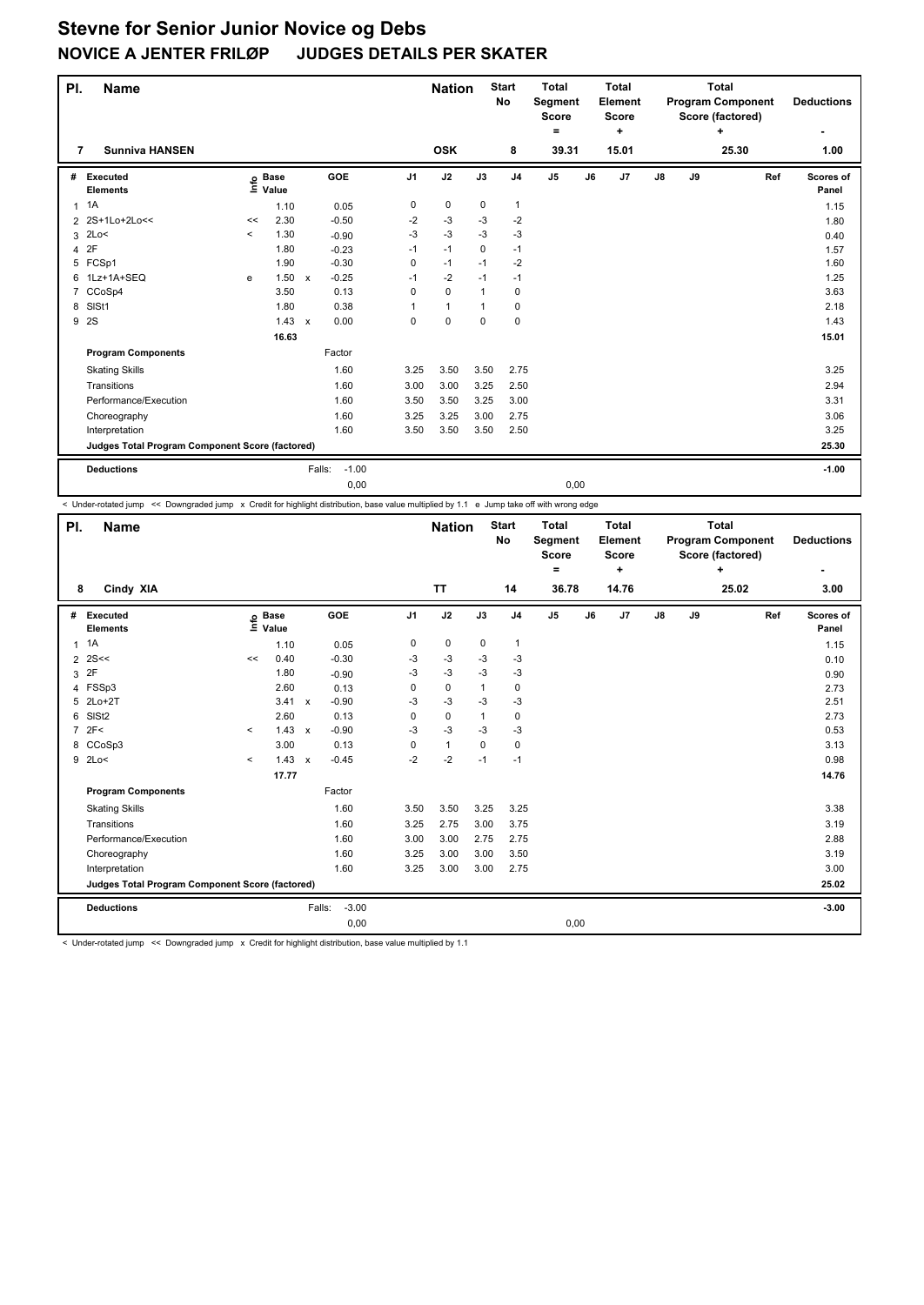| PI.            | <b>Name</b>                                     |                   |                           |         |                | <b>Nation</b> |          | <b>Start</b><br>No | <b>Total</b><br><b>Segment</b><br><b>Score</b> |    | <b>Total</b><br><b>Element</b><br><b>Score</b> |               |    | <b>Total</b><br><b>Program Component</b><br>Score (factored) |     | <b>Deductions</b>  |
|----------------|-------------------------------------------------|-------------------|---------------------------|---------|----------------|---------------|----------|--------------------|------------------------------------------------|----|------------------------------------------------|---------------|----|--------------------------------------------------------------|-----|--------------------|
|                |                                                 |                   |                           |         |                |               |          |                    | ۰                                              |    | ٠                                              |               |    | ÷                                                            |     | ۰                  |
| 9              | <b>Silje THRONÆS</b>                            |                   |                           |         |                | <b>TSK</b>    |          | 3                  | 34.92                                          |    | 15.31                                          |               |    | 20.61                                                        |     | 1.00               |
| #              | <b>Executed</b><br><b>Elements</b>              | e Base<br>⊑ Value |                           | GOE     | J <sub>1</sub> | J2            | J3       | J <sub>4</sub>     | J <sub>5</sub>                                 | J6 | J <sub>7</sub>                                 | $\mathsf{J}8$ | J9 |                                                              | Ref | Scores of<br>Panel |
| $\mathbf{1}$   | 1A                                              | 1.10              |                           | 0.05    | 0              | 0             | 0        | $\mathbf{1}$       |                                                |    |                                                |               |    |                                                              |     | 1.15               |
| $\overline{2}$ | 2Lo                                             | 1.80              |                           | 0.00    | 0              | 0             | 0        | $\mathbf 0$        |                                                |    |                                                |               |    |                                                              |     | 1.80               |
| 3              | $2S+1Lo$                                        | 1.80              |                           | $-0.05$ | 0              | $\mathbf 0$   | 0        | $-1$               |                                                |    |                                                |               |    |                                                              |     | 1.75               |
| 4              | CCoSp2                                          | 2.50              |                           | 0.50    | 1              | $\mathbf{1}$  | 1        | 1                  |                                                |    |                                                |               |    |                                                              |     | 3.00               |
| 5              | 2F                                              | 1.98              | $\pmb{\chi}$              | $-0.60$ | -2             | $-2$          | $-2$     | $-2$               |                                                |    |                                                |               |    |                                                              |     | 1.38               |
| 6              | SIS <sub>t1</sub>                               | 1.80              |                           | 0.00    | 0              | $\mathbf 0$   | 0        | 0                  |                                                |    |                                                |               |    |                                                              |     | 1.80               |
| $\overline{7}$ | 2Lo                                             | 1.98              | $\boldsymbol{\mathsf{x}}$ | $-0.90$ | -3             | -3            | $-3$     | $-3$               |                                                |    |                                                |               |    |                                                              |     | 1.08               |
| 8              | 2S                                              | 1.43              | $\boldsymbol{\mathsf{x}}$ | 0.00    | 0              | 0             | 0        | $\mathbf 0$        |                                                |    |                                                |               |    |                                                              |     | 1.43               |
|                | 9 FSSp1                                         | 2.00              |                           | $-0.08$ | $-1$           | $\mathbf 0$   | $\Omega$ | 0                  |                                                |    |                                                |               |    |                                                              |     | 1.92               |
|                |                                                 | 16.39             |                           |         |                |               |          |                    |                                                |    |                                                |               |    |                                                              |     | 15.31              |
|                | <b>Program Components</b>                       |                   |                           | Factor  |                |               |          |                    |                                                |    |                                                |               |    |                                                              |     |                    |
|                | <b>Skating Skills</b>                           |                   |                           | 1.60    | 2.50           | 2.75          | 3.25     | 2.50               |                                                |    |                                                |               |    |                                                              |     | 2.75               |
|                | Transitions                                     |                   |                           | 1.60    | 2.00           | 2.50          | 2.50     | 2.00               |                                                |    |                                                |               |    |                                                              |     | 2.25               |
|                | Performance/Execution                           |                   |                           | 1.60    | 2.25           | 3.00          | 3.00     | 2.00               |                                                |    |                                                |               |    |                                                              |     | 2.56               |
|                | Choreography                                    |                   |                           | 1.60    | 2.50           | 2.75          | 2.75     | 2.75               |                                                |    |                                                |               |    |                                                              |     | 2.69               |
|                | Interpretation                                  |                   |                           | 1.60    | 2.50           | 2.75          | 2.75     | 2.50               |                                                |    |                                                |               |    |                                                              |     | 2.63               |
|                | Judges Total Program Component Score (factored) |                   |                           |         |                |               |          |                    |                                                |    |                                                |               |    |                                                              |     | 20.61              |
|                | <b>Deductions</b>                               |                   | Falls:                    | $-1.00$ |                |               |          |                    |                                                |    |                                                |               |    |                                                              |     | $-1.00$            |
|                |                                                 |                   |                           | 0,00    |                |               |          |                    | 0,00                                           |    |                                                |               |    |                                                              |     |                    |

x Credit for highlight distribution, base value multiplied by 1.1

| PI.            | <b>Name</b>                                     |    |                      |              |            |                | <b>Nation</b> |             | <b>Start</b><br>No | <b>Total</b><br>Segment<br><b>Score</b><br>۰ |    | Total<br>Element<br><b>Score</b><br>÷ |               |    | <b>Total</b><br><b>Program Component</b><br>Score (factored)<br>÷ |     | <b>Deductions</b><br>٠ |
|----------------|-------------------------------------------------|----|----------------------|--------------|------------|----------------|---------------|-------------|--------------------|----------------------------------------------|----|---------------------------------------|---------------|----|-------------------------------------------------------------------|-----|------------------------|
| 10             | Josefine JØRNSEN                                |    |                      |              |            |                | <b>AKK</b>    |             | 10                 | 34.03                                        |    | 15.12                                 |               |    | 18.91                                                             |     | 0.00                   |
| #              | Executed<br><b>Elements</b>                     | ١m | <b>Base</b><br>Value |              | <b>GOE</b> | J <sub>1</sub> | J2            | J3          | J <sub>4</sub>     | J <sub>5</sub>                               | J6 | J <sub>7</sub>                        | $\mathsf{J}8$ | J9 |                                                                   | Ref | Scores of<br>Panel     |
| $\mathbf{1}$   | 1A                                              |    | 1.10                 |              | 0.00       | 0              | $\mathbf 0$   | $\mathbf 0$ | $\mathbf 0$        |                                              |    |                                       |               |    |                                                                   |     | 1.10                   |
| $\overline{2}$ | 2Lo+1Lo+2Lo<<                                   | << | 2.80                 |              | $-0.60$    | -2             | -2            | $-2$        | $-2$               |                                              |    |                                       |               |    |                                                                   |     | 2.20                   |
| 3              | FSSp1                                           |    | 2.00                 |              | $-0.60$    | $-2$           | $-2$          | $-1$        | -3                 |                                              |    |                                       |               |    |                                                                   |     | 1.40                   |
| 4              | 1F                                              |    | 0.50                 |              | $-0.03$    | 0              | $\mathbf 0$   | 0           | $-1$               |                                              |    |                                       |               |    |                                                                   |     | 0.47                   |
| 5              | SISt1                                           |    | 1.80                 |              | $-0.08$    | 0              | $\mathbf 0$   | 0           | $-1$               |                                              |    |                                       |               |    |                                                                   |     | 1.72                   |
| 6              | 2Lo                                             |    | 1.98                 | $\mathsf{x}$ | 0.00       | 0              | $\mathbf 0$   | 0           | $\mathbf 0$        |                                              |    |                                       |               |    |                                                                   |     | 1.98                   |
| $\overline{7}$ | $2S+1T$                                         |    | 1.87                 | $\mathsf{x}$ | 0.00       | $\Omega$       | $\Omega$      | $\Omega$    | 0                  |                                              |    |                                       |               |    |                                                                   |     | 1.87                   |
| 8              | 2S                                              |    | 1.43                 | $\mathbf{x}$ | $-0.10$    | $-1$           | $\Omega$      | 0           | $-1$               |                                              |    |                                       |               |    |                                                                   |     | 1.33                   |
| 9              | CCoSp3                                          |    | 3.00                 |              | 0.05       | $-1$           | 0             | 0           | $\mathbf{1}$       |                                              |    |                                       |               |    |                                                                   |     | 3.05                   |
|                |                                                 |    | 16.48                |              |            |                |               |             |                    |                                              |    |                                       |               |    |                                                                   |     | 15.12                  |
|                | <b>Program Components</b>                       |    |                      |              | Factor     |                |               |             |                    |                                              |    |                                       |               |    |                                                                   |     |                        |
|                | <b>Skating Skills</b>                           |    |                      |              | 1.60       | 2.50           | 2.75          | 3.00        | 2.25               |                                              |    |                                       |               |    |                                                                   |     | 2.63                   |
|                | Transitions                                     |    |                      |              | 1.60       | 2.50           | 2.25          | 2.25        | 2.00               |                                              |    |                                       |               |    |                                                                   |     | 2.25                   |
|                | Performance/Execution                           |    |                      |              | 1.60       | 2.25           | 2.25          | 2.50        | 1.75               |                                              |    |                                       |               |    |                                                                   |     | 2.19                   |
|                | Choreography                                    |    |                      |              | 1.60       | 2.50           | 2.50          | 2.75        | 2.50               |                                              |    |                                       |               |    |                                                                   |     | 2.56                   |
|                | Interpretation                                  |    |                      |              | 1.60       | 1.75           | 2.25          | 2.50        | 2.25               |                                              |    |                                       |               |    |                                                                   |     | 2.19                   |
|                | Judges Total Program Component Score (factored) |    |                      |              |            |                |               |             |                    |                                              |    |                                       |               |    |                                                                   |     | 18.91                  |
|                | <b>Deductions</b>                               |    |                      |              |            |                |               |             |                    |                                              |    |                                       |               |    |                                                                   |     | 0.00                   |
|                |                                                 |    |                      |              | 0,00       |                |               |             |                    | 0,00                                         |    |                                       |               |    |                                                                   |     |                        |

<< Downgraded jump x Credit for highlight distribution, base value multiplied by 1.1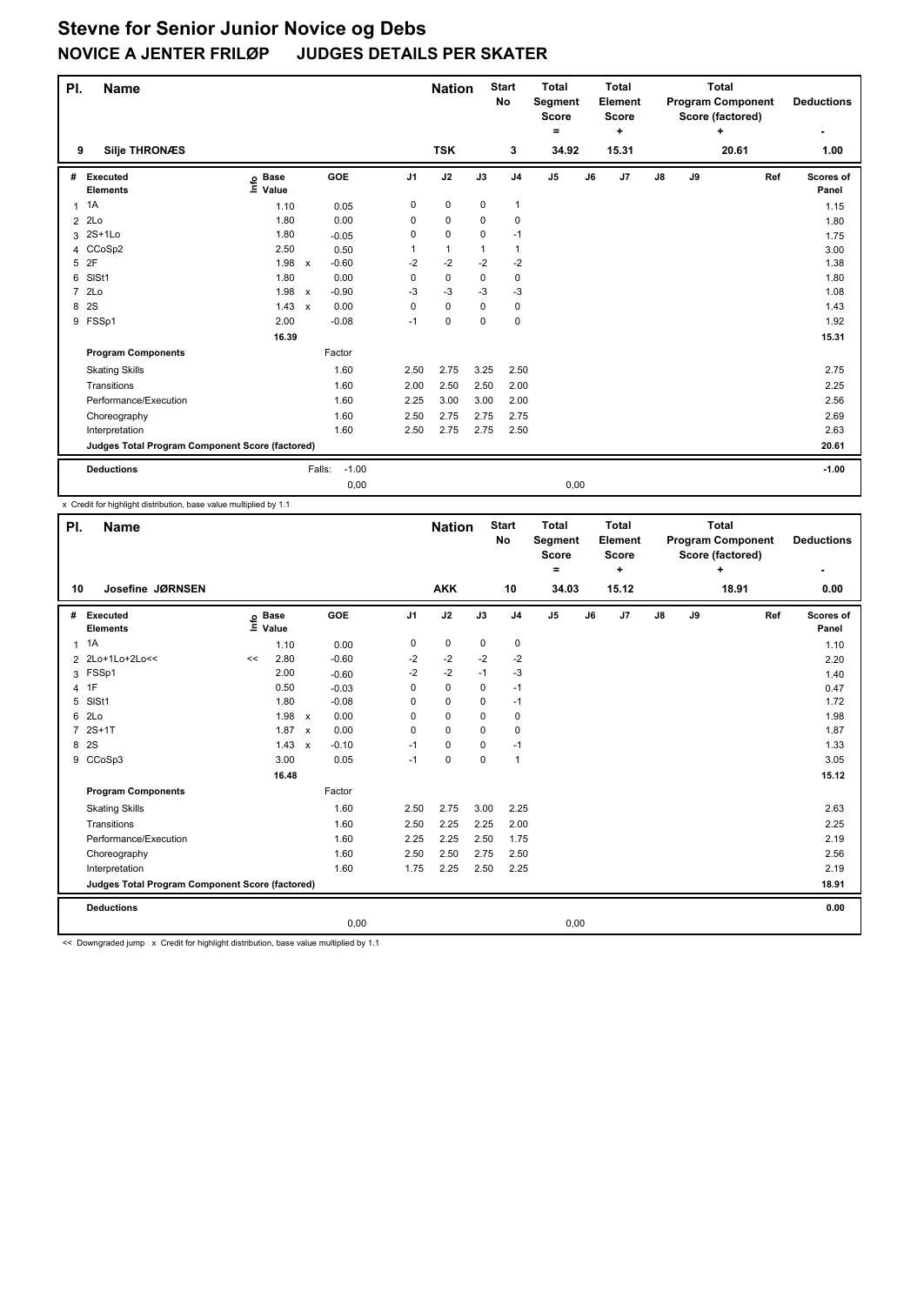| PI.            | Name                                            |          |                      |                           |            |                | <b>Nation</b> |              | <b>Start</b><br><b>No</b> | <b>Total</b><br>Segment<br><b>Score</b> |    | <b>Total</b><br>Element<br><b>Score</b> |               |    | <b>Total</b><br><b>Program Component</b><br>Score (factored) |     | <b>Deductions</b>  |
|----------------|-------------------------------------------------|----------|----------------------|---------------------------|------------|----------------|---------------|--------------|---------------------------|-----------------------------------------|----|-----------------------------------------|---------------|----|--------------------------------------------------------------|-----|--------------------|
| 11             | <b>Thea KARLSTAD</b>                            |          |                      |                           |            |                | <b>BKK</b>    |              | 12                        | =<br>33.36                              |    | ٠<br>14.76                              |               |    | ÷<br>21.60                                                   |     | ٠<br>3.00          |
|                |                                                 |          |                      |                           |            |                |               |              |                           |                                         |    |                                         |               |    |                                                              |     |                    |
| #              | Executed<br><b>Elements</b>                     | lnfo     | <b>Base</b><br>Value |                           | <b>GOE</b> | J <sub>1</sub> | J2            | J3           | J <sub>4</sub>            | J <sub>5</sub>                          | J6 | J7                                      | $\mathsf{J}8$ | J9 |                                                              | Ref | Scores of<br>Panel |
| $\mathbf{1}$   | FSSp2                                           |          | 2.30                 |                           | $-0.08$    | 0              | $\mathbf 0$   | $-1$         | 0                         |                                         |    |                                         |               |    |                                                              |     | 2.22               |
| $\overline{2}$ | 2S                                              |          | 1.30                 |                           | $-0.55$    | -3             | -3            | $-2$         | -3                        |                                         |    |                                         |               |    |                                                              |     | 0.75               |
| 3              | 2S+2T<+2T<                                      | $\hat{}$ | 3.10                 |                           | $-0.35$    | -3             | $-1$          | $-1$         | $-2$                      |                                         |    |                                         |               |    |                                                              |     | 2.75               |
| 4              | 2Lo                                             |          | 1.80                 |                           | 0.00       | 0              | $\mathbf 0$   | $\Omega$     | $\mathbf 0$               |                                         |    |                                         |               |    |                                                              |     | 1.80               |
| 5              | 1A                                              |          | 1.10                 |                           | 0.00       | 0              | $\mathbf 0$   | 0            | $\pmb{0}$                 |                                         |    |                                         |               |    |                                                              |     | 1.10               |
| 6              | 1Lz                                             |          | 0.66                 | $\mathsf{x}$              | 0.00       | 0              | $\mathbf 0$   | $\Omega$     | $\mathbf 0$               |                                         |    |                                         |               |    |                                                              |     | 0.66               |
| $\overline{7}$ | SISt1                                           |          | 1.80                 |                           | $-0.03$    | $-1$           | 0             | $\mathbf{1}$ | $-1$                      |                                         |    |                                         |               |    |                                                              |     | 1.77               |
| 8              | 2F                                              |          | 1.98                 | $\boldsymbol{\mathsf{x}}$ | $-0.90$    | $-3$           | $-3$          | $-3$         | -3                        |                                         |    |                                         |               |    |                                                              |     | 1.08               |
|                | 9 CCoSp2                                        |          | 2.50                 |                           | 0.13       | 0              | $\mathbf 0$   | $\mathbf 0$  | 1                         |                                         |    |                                         |               |    |                                                              |     | 2.63               |
|                |                                                 |          | 16.54                |                           |            |                |               |              |                           |                                         |    |                                         |               |    |                                                              |     | 14.76              |
|                | <b>Program Components</b>                       |          |                      |                           | Factor     |                |               |              |                           |                                         |    |                                         |               |    |                                                              |     |                    |
|                | <b>Skating Skills</b>                           |          |                      |                           | 1.60       | 2.75           | 3.50          | 3.00         | 2.50                      |                                         |    |                                         |               |    |                                                              |     | 2.94               |
|                | Transitions                                     |          |                      |                           | 1.60       | 2.75           | 2.75          | 2.75         | 2.00                      |                                         |    |                                         |               |    |                                                              |     | 2.56               |
|                | Performance/Execution                           |          |                      |                           | 1.60       | 2.25           | 3.00          | 3.00         | 1.75                      |                                         |    |                                         |               |    |                                                              |     | 2.50               |
|                | Choreography                                    |          |                      |                           | 1.60       | 3.00           | 3.00          | 2.75         | 2.25                      |                                         |    |                                         |               |    |                                                              |     | 2.75               |
|                | Interpretation                                  |          |                      |                           | 1.60       | 3.00           | 3.00          | 2.50         | 2.50                      |                                         |    |                                         |               |    |                                                              |     | 2.75               |
|                | Judges Total Program Component Score (factored) |          |                      |                           |            |                |               |              |                           |                                         |    |                                         |               |    |                                                              |     | 21.60              |
|                | <b>Deductions</b>                               |          |                      | Falls:                    | $-3.00$    |                |               |              |                           |                                         |    |                                         |               |    |                                                              |     | $-3.00$            |
|                |                                                 |          |                      |                           | 0,00       |                |               |              |                           | 0,00                                    |    |                                         |               |    |                                                              |     |                    |

< Under-rotated jump x Credit for highlight distribution, base value multiplied by 1.1

| PI.            | <b>Name</b>                                     |         |                      |              |            |                | <b>Nation</b> |             | <b>Start</b><br>No | <b>Total</b><br>Segment<br><b>Score</b><br>Ξ. |    | <b>Total</b><br>Element<br><b>Score</b><br>÷ |               |    | <b>Total</b><br><b>Program Component</b><br>Score (factored)<br>÷ |     | <b>Deductions</b>  |
|----------------|-------------------------------------------------|---------|----------------------|--------------|------------|----------------|---------------|-------------|--------------------|-----------------------------------------------|----|----------------------------------------------|---------------|----|-------------------------------------------------------------------|-----|--------------------|
| 12             | <b>Solveig LANDE</b>                            |         |                      |              |            |                | <b>LKK</b>    |             | 5                  | 32.67                                         |    | 14.55                                        |               |    | 18.12                                                             |     | 0.00               |
| #              | Executed<br><b>Elements</b>                     | ١m      | <b>Base</b><br>Value |              | <b>GOE</b> | J <sub>1</sub> | J2            | J3          | J <sub>4</sub>     | J5                                            | J6 | J7                                           | $\mathsf{J}8$ | J9 |                                                                   | Ref | Scores of<br>Panel |
| 1              | 2Lz                                             |         | 2.10                 |              | $-0.83$    | $-3$           | $-3$          | $-2$        | $-3$               |                                               |    |                                              |               |    |                                                                   |     | 1.27               |
|                | 2 2Lo+2Lo<<                                     | <<      | 2.30                 |              | $-0.60$    | $-2$           | $-2$          | $-2$        | $-2$               |                                               |    |                                              |               |    |                                                                   |     | 1.70               |
|                | 3 CCoSp3                                        |         | 3.00                 |              | 0.00       | 0              | $\mathbf 0$   | $\mathbf 0$ | 0                  |                                               |    |                                              |               |    |                                                                   |     | 3.00               |
| 4              | 2F                                              |         | 1.80                 |              | $-0.53$    | -3             | 0             | $-1$        | -3                 |                                               |    |                                              |               |    |                                                                   |     | 1.27               |
| 5              | $1A+1T$                                         |         | 1.65                 | $\mathsf{x}$ | $-0.15$    | 0              | $-3$          | $\mathbf 0$ | $\mathbf 0$        |                                               |    |                                              |               |    |                                                                   |     | 1.50               |
| 6              | FCSp1                                           |         | 1.90                 |              | 0.00       | 0              | $\mathbf 0$   | $\mathbf 0$ | $\mathbf 0$        |                                               |    |                                              |               |    |                                                                   |     | 1.90               |
| $\overline{7}$ | SISt1                                           |         | 1.80                 |              | 0.00       | 0              | $\mathbf 0$   | $\mathbf 0$ | $\mathbf 0$        |                                               |    |                                              |               |    |                                                                   |     | 1.80               |
| 8              | 2Lo<                                            | $\prec$ | 1.43                 | $\mathsf{x}$ | $-0.53$    | $-2$           | $-2$          | $-1$        | $-2$               |                                               |    |                                              |               |    |                                                                   |     | 0.90               |
|                | 9 1A                                            |         | 1.21                 | $\mathsf{x}$ | 0.00       | 0              | $\pmb{0}$     | $\mathbf 0$ | $\mathbf 0$        |                                               |    |                                              |               |    |                                                                   |     | 1.21               |
|                |                                                 |         | 17.19                |              |            |                |               |             |                    |                                               |    |                                              |               |    |                                                                   |     | 14.55              |
|                | <b>Program Components</b>                       |         |                      |              | Factor     |                |               |             |                    |                                               |    |                                              |               |    |                                                                   |     |                    |
|                | <b>Skating Skills</b>                           |         |                      |              | 1.60       | 2.00           | 2.75          | 2.75        | 2.00               |                                               |    |                                              |               |    |                                                                   |     | 2.38               |
|                | Transitions                                     |         |                      |              | 1.60       | 2.00           | 2.25          | 2.25        | 1.75               |                                               |    |                                              |               |    |                                                                   |     | 2.06               |
|                | Performance/Execution                           |         |                      |              | 1.60       | 2.25           | 3.00          | 2.50        | 1.75               |                                               |    |                                              |               |    |                                                                   |     | 2.38               |
|                | Choreography                                    |         |                      |              | 1.60       | 2.00           | 2.50          | 2.25        | 2.50               |                                               |    |                                              |               |    |                                                                   |     | 2.31               |
|                | Interpretation                                  |         |                      |              | 1.60       | 2.25           | 2.25          | 2.25        | 2.00               |                                               |    |                                              |               |    |                                                                   |     | 2.19               |
|                | Judges Total Program Component Score (factored) |         |                      |              |            |                |               |             |                    |                                               |    |                                              |               |    |                                                                   |     | 18.12              |
|                | <b>Deductions</b>                               |         |                      |              |            |                |               |             |                    |                                               |    |                                              |               |    |                                                                   |     | 0.00               |
|                |                                                 |         |                      |              | 0,00       |                |               |             |                    | 0,00                                          |    |                                              |               |    |                                                                   |     |                    |

< Under-rotated jump << Downgraded jump x Credit for highlight distribution, base value multiplied by 1.1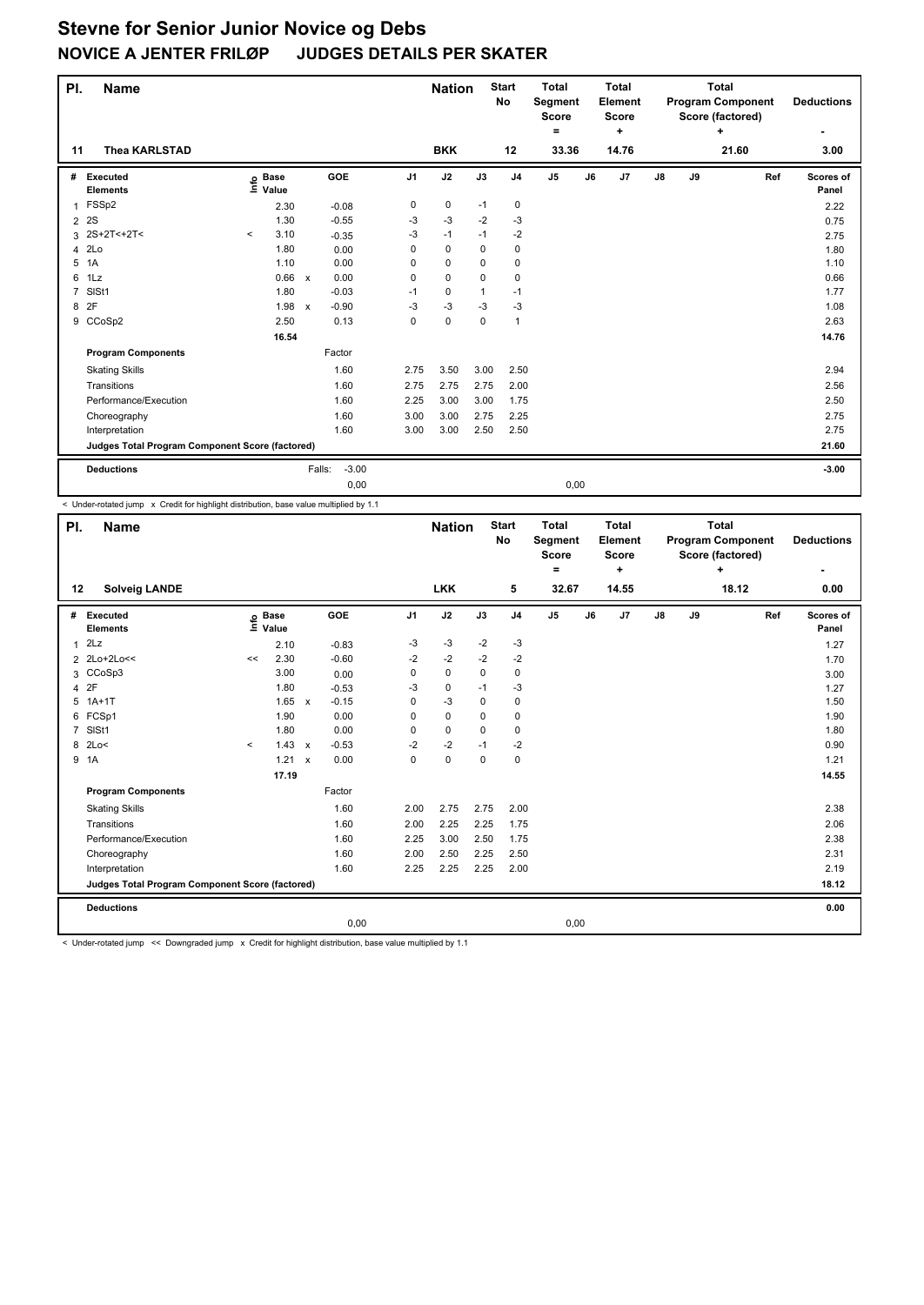| PI. | <b>Name</b>                                     |    |                   |                                      |                | <b>Nation</b> |             | <b>Start</b><br>No | <b>Total</b><br>Segment<br><b>Score</b> |    | <b>Total</b><br><b>Element</b><br>Score |               | <b>Total</b><br><b>Program Component</b><br>Score (factored) |       |     | <b>Deductions</b>  |
|-----|-------------------------------------------------|----|-------------------|--------------------------------------|----------------|---------------|-------------|--------------------|-----------------------------------------|----|-----------------------------------------|---------------|--------------------------------------------------------------|-------|-----|--------------------|
|     |                                                 |    |                   |                                      |                |               |             |                    | $\equiv$                                |    | ÷                                       |               |                                                              | ÷     |     | ٠                  |
| 13  | <b>Nora BACHER</b>                              |    |                   |                                      |                | <b>AKK</b>    |             | 11                 | 31.82                                   |    | 12.92                                   |               |                                                              | 21.90 |     | 3.00               |
| #   | <b>Executed</b><br><b>Elements</b>              |    | e Base<br>⊑ Value | GOE                                  | J <sub>1</sub> | J2            | J3          | J <sub>4</sub>     | J <sub>5</sub>                          | J6 | J7                                      | $\mathsf{J}8$ | J9                                                           |       | Ref | Scores of<br>Panel |
| 1   | 2Lz                                             |    | 2.10              | $-0.90$                              | -3             | $-3$          | $-3$        | $-3$               |                                         |    |                                         |               |                                                              |       |     | 1.20               |
|     | 2 1F                                            |    | 0.50              | $-0.28$                              | $-3$           | $-3$          | $-3$        | $-2$               |                                         |    |                                         |               |                                                              |       |     | 0.22               |
| 3   | 2Lo                                             |    | 1.80              | $-0.38$                              | $-1$           | $-1$          | $-2$        | $-1$               |                                         |    |                                         |               |                                                              |       |     | 1.42               |
| 4   | CiSt1                                           |    | 1.80              | 0.00                                 | 0              | $\mathbf 0$   | $\Omega$    | $\mathbf 0$        |                                         |    |                                         |               |                                                              |       |     | 1.80               |
| 5   | FCSp2                                           |    | 2.30              | $-0.30$                              | $-1$           | $-1$          | $-1$        | $-1$               |                                         |    |                                         |               |                                                              |       |     | 2.00               |
| 6   | $2T+2T<<$                                       | << | 1.87              | $-0.60$<br>$\mathsf{x}$              | $-3$           | $-3$          | $-3$        | $-3$               |                                         |    |                                         |               |                                                              |       |     | 1.27               |
|     | 7 2S                                            |    | 1.43              | 0.05<br>$\boldsymbol{\mathsf{x}}$    | 0              | $\mathbf 0$   | $\Omega$    | $\mathbf{1}$       |                                         |    |                                         |               |                                                              |       |     | 1.48               |
| 8   | 1A                                              |    | 1.21              | $-0.60$<br>$\boldsymbol{\mathsf{x}}$ | $-3$           | -3            | $-3$        | $-3$               |                                         |    |                                         |               |                                                              |       |     | 0.61               |
| 9   | CCoSp3                                          |    | 3.00              | $-0.08$                              | 0              | $\mathbf 0$   | $\mathbf 0$ | $-1$               |                                         |    |                                         |               |                                                              |       |     | 2.92               |
|     |                                                 |    | 16.01             |                                      |                |               |             |                    |                                         |    |                                         |               |                                                              |       |     | 12.92              |
|     | <b>Program Components</b>                       |    |                   | Factor                               |                |               |             |                    |                                         |    |                                         |               |                                                              |       |     |                    |
|     | <b>Skating Skills</b>                           |    |                   | 1.60                                 | 2.75           | 2.75          | 2.75        | 2.75               |                                         |    |                                         |               |                                                              |       |     | 2.75               |
|     | Transitions                                     |    |                   | 1.60                                 | 2.50           | 2.75          | 2.50        | 3.25               |                                         |    |                                         |               |                                                              |       |     | 2.75               |
|     | Performance/Execution                           |    |                   | 1.60                                 | 2.75           | 3.00          | 2.75        | 2.50               |                                         |    |                                         |               |                                                              |       |     | 2.75               |
|     | Choreography                                    |    |                   | 1.60                                 | 2.50           | 2.50          | 2.75        | 3.25               |                                         |    |                                         |               |                                                              |       |     | 2.75               |
|     | Interpretation                                  |    |                   | 1.60                                 | 2.75           | 2.50          | 2.50        | 3.00               |                                         |    |                                         |               |                                                              |       |     | 2.69               |
|     | Judges Total Program Component Score (factored) |    |                   |                                      |                |               |             |                    |                                         |    |                                         |               |                                                              |       |     | 21.90              |
|     | <b>Deductions</b>                               |    |                   | Falls:                               | $-3.00$        |               |             |                    |                                         |    |                                         |               |                                                              |       |     | $-3.00$            |
|     |                                                 |    |                   |                                      | 0,00           |               |             |                    | 0,00                                    |    |                                         |               |                                                              |       |     |                    |

<< Downgraded jump x Credit for highlight distribution, base value multiplied by 1.1

| PI.            | Name                                            |         |                              |              |                    |                     | <b>Nation</b>     |                 | <b>Start</b><br>No            | <b>Total</b><br>Segment<br><b>Score</b><br>۰ |       | <b>Total</b><br>Element<br><b>Score</b><br>÷ |               |    | <b>Total</b><br><b>Program Component</b><br>Score (factored)<br>÷ |     | <b>Deductions</b>          |
|----------------|-------------------------------------------------|---------|------------------------------|--------------|--------------------|---------------------|-------------------|-----------------|-------------------------------|----------------------------------------------|-------|----------------------------------------------|---------------|----|-------------------------------------------------------------------|-----|----------------------------|
| 14             | Fredrikke SOGN HOLLÆNDER                        |         | <b>OSK</b>                   |              | 9                  | 30.44               |                   | 12.13           |                               |                                              | 18.31 |                                              | 0.00          |    |                                                                   |     |                            |
| #<br>1         | Executed<br><b>Elements</b><br>1Lz+1Lo+1A+SEQ   | ١m      | <b>Base</b><br>Value<br>1.36 |              | <b>GOE</b><br>0.00 | J <sub>1</sub><br>0 | J2<br>$\mathbf 0$ | J3<br>$\pmb{0}$ | J <sub>4</sub><br>$\mathbf 0$ | J <sub>5</sub>                               | J6    | J7                                           | $\mathsf{J}8$ | J9 |                                                                   | Ref | Scores of<br>Panel<br>1.36 |
| $\overline{2}$ | 2Lo                                             |         | 1.80                         |              | $-0.08$            | 0                   | $\mathbf 0$       | 0               | -1                            |                                              |       |                                              |               |    |                                                                   |     | 1.72                       |
|                | 3 FCSp1                                         |         | 1.90                         |              | $-0.38$            | 0                   | $-1$              | $-2$            | $-2$                          |                                              |       |                                              |               |    |                                                                   |     | 1.52                       |
|                | 4 1A                                            |         | 1.10                         |              | 0.00               | $\Omega$            | 0                 | $\Omega$        | 0                             |                                              |       |                                              |               |    |                                                                   |     | 1.10                       |
|                | 5 SISt1                                         |         | 1.80                         |              | 0.00               | 0                   | $\mathbf 0$       | $\mathbf 0$     | $\mathbf 0$                   |                                              |       |                                              |               |    |                                                                   |     | 1.80                       |
|                | $6$ 2S+2T <<                                    | <<      | 1.87                         | $\mathsf{x}$ | $-0.60$            | $-3$                | $-3$              | $-3$            | $-3$                          |                                              |       |                                              |               |    |                                                                   |     | 1.27                       |
| $\overline{7}$ | <b>2S</b>                                       |         | 1.43                         | $\mathbf{x}$ | $-0.45$            | $-2$                | $-2$              | $-3$            | $-2$                          |                                              |       |                                              |               |    |                                                                   |     | 0.98                       |
|                | 8 2F<                                           | $\prec$ | 1.43                         | $\mathbf{x}$ | $-0.75$            | $-3$                | $-2$              | $-2$            | $-3$                          |                                              |       |                                              |               |    |                                                                   |     | 0.68                       |
|                | 9 CCoSp1                                        |         | 2.00                         |              | $-0.30$            | $-1$                | $-1$              | $\mathbf 0$     | $-2$                          |                                              |       |                                              |               |    |                                                                   |     | 1.70                       |
|                |                                                 |         | 14.69                        |              |                    |                     |                   |                 |                               |                                              |       |                                              |               |    |                                                                   |     | 12.13                      |
|                | <b>Program Components</b>                       |         |                              |              | Factor             |                     |                   |                 |                               |                                              |       |                                              |               |    |                                                                   |     |                            |
|                | <b>Skating Skills</b>                           |         |                              |              | 1.60               | 2.50                | 2.50              | 2.75            | 2.25                          |                                              |       |                                              |               |    |                                                                   |     | 2.50                       |
|                | Transitions                                     |         |                              |              | 1.60               | 2.50                | 2.00              | 2.00            | 1.75                          |                                              |       |                                              |               |    |                                                                   |     | 2.06                       |
|                | Performance/Execution                           |         |                              |              | 1.60               | 2.50                | 2.75              | 2.50            | 2.25                          |                                              |       |                                              |               |    |                                                                   |     | 2.50                       |
|                | Choreography                                    |         |                              |              | 1.60               | 2.25                | 2.25              | 2.25            | 2.25                          |                                              |       |                                              |               |    |                                                                   |     | 2.25                       |
|                | Interpretation                                  |         |                              |              | 1.60               | 2.25                | 2.25              | 2.25            | 1.75                          |                                              |       |                                              |               |    |                                                                   |     | 2.13                       |
|                | Judges Total Program Component Score (factored) |         |                              |              |                    |                     |                   |                 |                               |                                              |       |                                              |               |    |                                                                   |     | 18.31                      |
|                | <b>Deductions</b>                               |         |                              |              |                    |                     |                   |                 |                               |                                              |       |                                              |               |    |                                                                   |     | 0.00                       |
|                |                                                 |         |                              |              | 0,00               |                     |                   |                 |                               | 0,00                                         |       |                                              |               |    |                                                                   |     |                            |

< Under-rotated jump << Downgraded jump x Credit for highlight distribution, base value multiplied by 1.1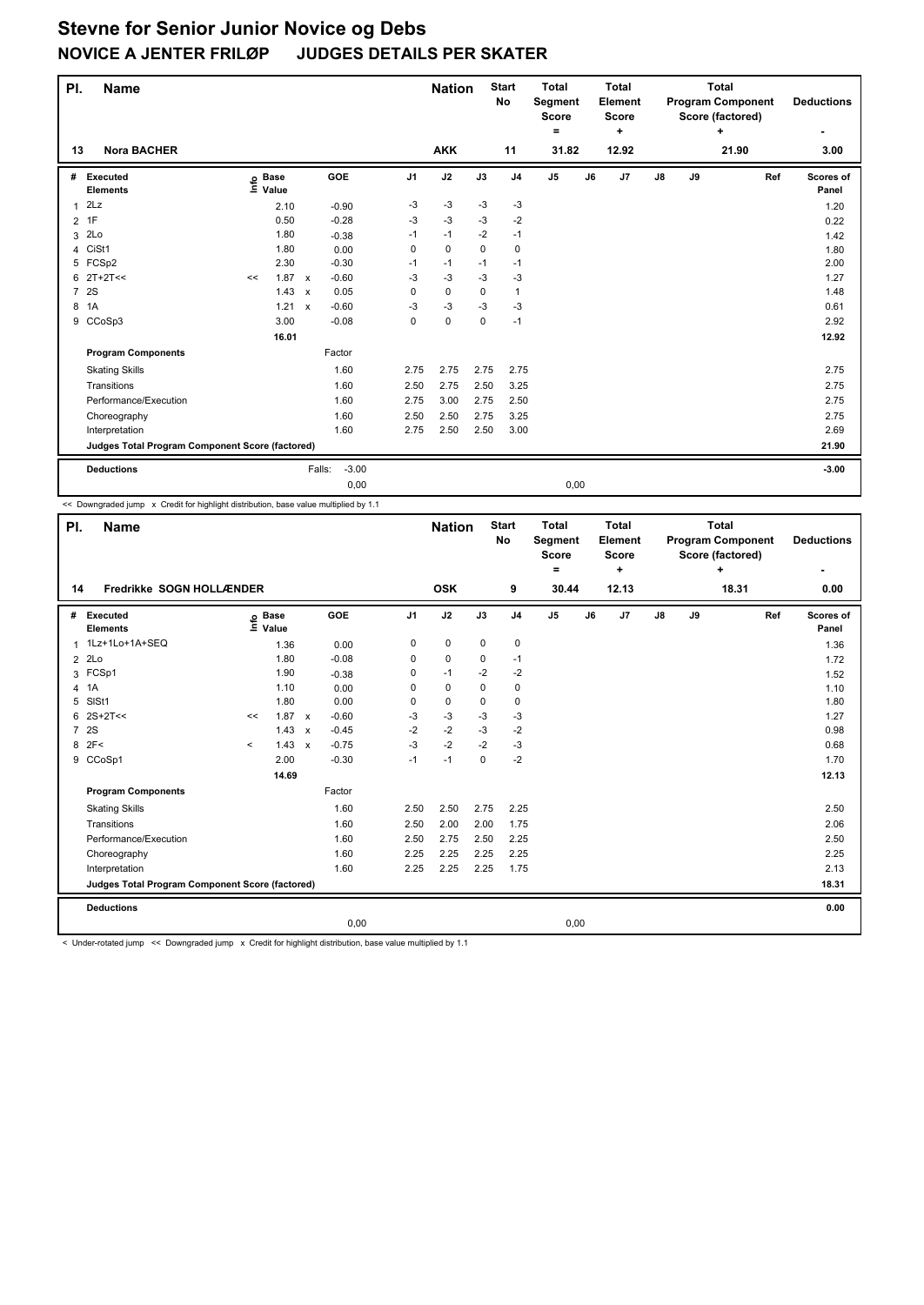| PI.                                             | <b>Name</b>                        |         |                            |                           |                   |      | <b>Nation</b> |             | <b>Start</b><br><b>No</b> | <b>Total</b><br>Segment<br><b>Score</b><br>$=$ | <b>Total</b><br><b>Element</b><br><b>Score</b><br>٠ |       | <b>Program Component</b> |    | <b>Total</b><br>Score (factored)<br>÷ |     | <b>Deductions</b><br>۰ |
|-------------------------------------------------|------------------------------------|---------|----------------------------|---------------------------|-------------------|------|---------------|-------------|---------------------------|------------------------------------------------|-----------------------------------------------------|-------|--------------------------|----|---------------------------------------|-----|------------------------|
| 15                                              | <b>Ragnhild EGGAN</b>              |         |                            |                           |                   |      | <b>TSK</b>    |             | 1                         | 29.84                                          |                                                     | 12.91 |                          |    | 18.93                                 |     | 2.00                   |
| #                                               | <b>Executed</b><br><b>Elements</b> |         | e Base<br>E Value<br>Value |                           | <b>GOE</b>        | J1   | J2            | J3          | J <sub>4</sub>            | J <sub>5</sub>                                 | J6                                                  | J7    | $\mathsf{J}8$            | J9 |                                       | Ref | Scores of<br>Panel     |
| 1                                               | 2F<                                | $\,<\,$ | 1.30                       |                           | $-0.90$           | $-3$ | $-3$          | $-3$        | $-3$                      |                                                |                                                     |       |                          |    |                                       |     | 0.40                   |
| $\overline{2}$                                  | 2Lz                                | e       | 2.10                       |                           | $-0.53$           | $-1$ | $-2$          | $-2$        | $-2$                      |                                                |                                                     |       |                          |    |                                       |     | 1.57                   |
|                                                 | 3 FSSp1                            |         | 2.00                       |                           | $-0.23$           | $-1$ | $\mathbf 0$   | 0           | $-2$                      |                                                |                                                     |       |                          |    |                                       |     | 1.77                   |
| 4                                               | $2Lo+2T<$                          | $\prec$ | 2.70                       |                           | $-0.90$           | -3   | $-3$          | $-3$        | $-3$                      |                                                |                                                     |       |                          |    |                                       |     | 1.80                   |
| 5                                               | 1A                                 |         | 1.21                       | $\mathsf{x}$              | 0.00              | 0    | 0             | 0           | 0                         |                                                |                                                     |       |                          |    |                                       |     | 1.21                   |
| 6                                               | SISt1                              |         | 1.80                       |                           | $-0.15$           | $-1$ | 0             | 0           | $-1$                      |                                                |                                                     |       |                          |    |                                       |     | 1.65                   |
|                                                 | 2S+SEQ                             |         | 1.14                       | $\mathsf{x}$              | $-0.45$           | $-2$ | $-2$          | $-2$        | $-3$                      |                                                |                                                     |       |                          |    |                                       |     | 0.69                   |
| 8                                               | 2Lo                                |         | 1.98                       | $\boldsymbol{\mathsf{x}}$ | $-0.08$           | $-1$ | $\mathbf 0$   | $\Omega$    | 0                         |                                                |                                                     |       |                          |    |                                       |     | 1.90                   |
| 9                                               | CCoSp1                             |         | 2.00                       |                           | $-0.08$           | 0    | 0             | $\mathbf 0$ | $-1$                      |                                                |                                                     |       |                          |    |                                       |     | 1.92                   |
|                                                 |                                    |         | 16.23                      |                           |                   |      |               |             |                           |                                                |                                                     |       |                          |    |                                       |     | 12.91                  |
|                                                 | <b>Program Components</b>          |         |                            |                           | Factor            |      |               |             |                           |                                                |                                                     |       |                          |    |                                       |     |                        |
|                                                 | <b>Skating Skills</b>              |         |                            |                           | 1.60              | 2.50 | 2.50          | 2.50        | 2.50                      |                                                |                                                     |       |                          |    |                                       |     | 2.50                   |
|                                                 | Transitions                        |         |                            |                           | 1.60              | 2.25 | 2.25          | 2.00        | 2.00                      |                                                |                                                     |       |                          |    |                                       |     | 2.13                   |
|                                                 | Performance/Execution              |         |                            |                           | 1.60              | 2.50 | 2.50          | 2.50        | 2.00                      |                                                |                                                     |       |                          |    |                                       |     | 2.38                   |
|                                                 | Choreography                       |         |                            |                           | 1.60              | 2.50 | 2.25          | 2.50        | 2.50                      |                                                |                                                     |       |                          |    |                                       |     | 2.44                   |
|                                                 | Interpretation                     |         |                            |                           | 1.60              | 2.50 | 2.25          | 2.25        | 2.50                      |                                                |                                                     |       |                          |    |                                       |     | 2.38                   |
| Judges Total Program Component Score (factored) |                                    |         |                            |                           |                   |      |               |             |                           |                                                |                                                     |       |                          |    |                                       |     | 18.93                  |
|                                                 | <b>Deductions</b>                  |         |                            |                           | $-2.00$<br>Falls: |      |               |             |                           |                                                |                                                     |       |                          |    |                                       |     | $-2.00$                |
|                                                 |                                    |         |                            |                           | 0,00              |      |               |             |                           | 0,00                                           |                                                     |       |                          |    |                                       |     |                        |

< Under-rotated jump x Credit for highlight distribution, base value multiplied by 1.1 e Jump take off with wrong edge

| PI.            | <b>Name</b>                                     |                            |                           |         |                | <b>Nation</b> |             | <b>Start</b><br>No | <b>Total</b><br>Segment<br><b>Score</b><br>۰ |    | <b>Total</b><br>Element<br><b>Score</b><br>÷ | <b>Total</b><br><b>Program Component</b><br>Score (factored)<br>÷ |    |       |     | <b>Deductions</b>  |
|----------------|-------------------------------------------------|----------------------------|---------------------------|---------|----------------|---------------|-------------|--------------------|----------------------------------------------|----|----------------------------------------------|-------------------------------------------------------------------|----|-------|-----|--------------------|
| 16             | <b>Camilla HANNEVIG</b>                         |                            |                           |         |                | <b>BKK</b>    |             | 6                  | 29.84                                        |    | 13.74                                        |                                                                   |    | 17.10 |     | 1.00               |
| #              | Executed<br><b>Elements</b>                     | <b>Base</b><br>١m<br>Value |                           | GOE     | J <sub>1</sub> | J2            | J3          | J <sub>4</sub>     | J5                                           | J6 | J7                                           | $\mathsf{J}8$                                                     | J9 |       | Ref | Scores of<br>Panel |
| 1              | 2Lo                                             | 1.80                       |                           | $-0.08$ | 0              | $\mathbf 0$   | $\mathbf 0$ | $-1$               |                                              |    |                                              |                                                                   |    |       |     | 1.72               |
| $\overline{2}$ | $2S+2T<<$                                       | 1.70<br><<                 |                           | $-0.60$ | $-3$           | $-3$          | $-3$        | $-3$               |                                              |    |                                              |                                                                   |    |       |     | 1.10               |
|                | 3 FCoSp1                                        | 1.70                       |                           | $-0.38$ | $-2$           | $\mathbf 0$   | $-2$        | $-1$               |                                              |    |                                              |                                                                   |    |       |     | 1.32               |
|                | 4 1A                                            | 1.10                       |                           | 0.00    | 0              | $\mathbf 0$   | $\mathbf 0$ | $\mathbf 0$        |                                              |    |                                              |                                                                   |    |       |     | 1.10               |
| 5              | 2T                                              | 1.43                       | $\mathsf{x}$              | $-0.05$ | 0              | $\mathbf 0$   | $\mathbf 0$ | $-1$               |                                              |    |                                              |                                                                   |    |       |     | 1.38               |
| 6              | $2Lo+1T$                                        | 2.42                       | $\boldsymbol{\mathsf{x}}$ | $-0.90$ | -3             | $-3$          | $-3$        | $-3$               |                                              |    |                                              |                                                                   |    |       |     | 1.52               |
| $\overline{7}$ | SISt1                                           | 1.80                       |                           | $-0.08$ | 0              | $\Omega$      | $\Omega$    | $-1$               |                                              |    |                                              |                                                                   |    |       |     | 1.72               |
| 8              | <b>2S</b>                                       | 1.43 x                     |                           | $-0.10$ | $-1$           | 0             | 0           | $-1$               |                                              |    |                                              |                                                                   |    |       |     | 1.33               |
|                | 9 CCoSp2                                        | 2.50                       |                           | 0.05    | 0              | $-1$          | 0           | $\overline{1}$     |                                              |    |                                              |                                                                   |    |       |     | 2.55               |
|                |                                                 | 15.88                      |                           |         |                |               |             |                    |                                              |    |                                              |                                                                   |    |       |     | 13.74              |
|                | <b>Program Components</b>                       |                            |                           | Factor  |                |               |             |                    |                                              |    |                                              |                                                                   |    |       |     |                    |
|                | <b>Skating Skills</b>                           |                            |                           | 1.60    | 2.25           | 2.75          | 2.75        | 1.50               |                                              |    |                                              |                                                                   |    |       |     | 2.31               |
|                | Transitions                                     |                            |                           | 1.60    | 2.00           | 2.00          | 2.50        | 1.75               |                                              |    |                                              |                                                                   |    |       |     | 2.06               |
|                | Performance/Execution                           |                            |                           | 1.60    | 1.75           | 2.50          | 2.50        | 1.50               |                                              |    |                                              |                                                                   |    |       |     | 2.06               |
|                | Choreography                                    |                            |                           | 1.60    | 2.00           | 2.25          | 2.25        | 2.25               |                                              |    |                                              |                                                                   |    |       |     | 2.19               |
|                | Interpretation                                  |                            |                           | 1.60    | 1.75           | 2.25          | 2.50        | 1.75               |                                              |    |                                              |                                                                   |    |       |     | 2.06               |
|                | Judges Total Program Component Score (factored) |                            |                           |         |                |               |             |                    |                                              |    |                                              |                                                                   |    |       |     | 17.10              |
|                | <b>Deductions</b>                               |                            | Falls:                    | $-1.00$ |                |               |             |                    |                                              |    |                                              |                                                                   |    |       |     | $-1.00$            |
|                |                                                 |                            |                           | 0,00    |                |               |             |                    | 0,00                                         |    |                                              |                                                                   |    |       |     |                    |

<< Downgraded jump x Credit for highlight distribution, base value multiplied by 1.1